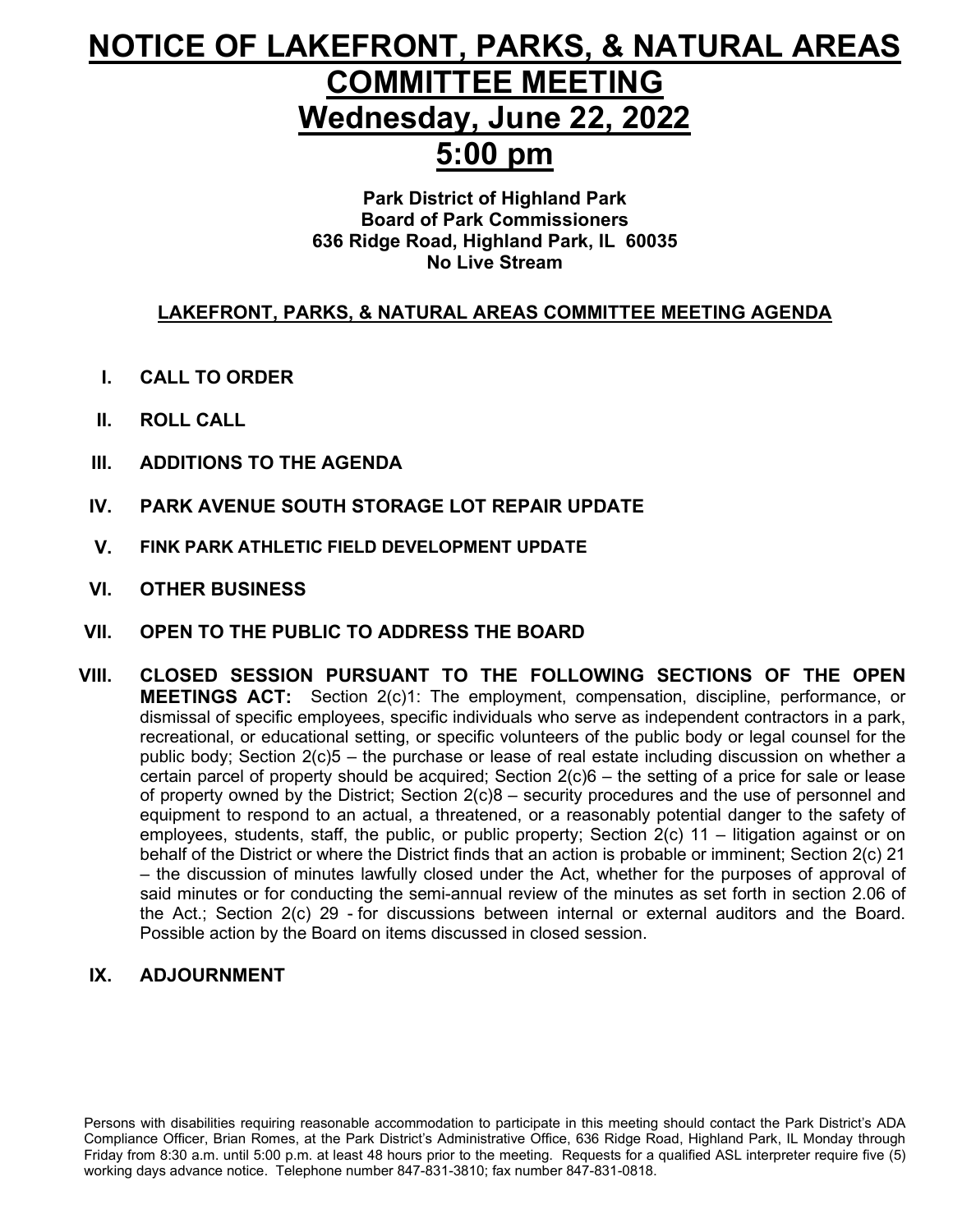

Memorandum

| Subject: | Park Avenue South Storage Lot Repair Update                                    |
|----------|--------------------------------------------------------------------------------|
| Date:    | June 22, 2022                                                                  |
| From:    | Jeff Smith, Director of Planning and Projects; Brian Romes, Executive Director |
| To:      | Lakefront, Parks and Natural Areas Committee                                   |

#### **Summary**

High Lake Michigan water levels and an associated increase in storm intensity resulted in erosion to the southeast corner of the south storage lot at Park Avenue Boating Facility in spring 2019. The damage has reduced the boat storage area available for use. Although lake levels have receded since the record highs in 2020, this area is undergoing active erosion and the failed area continues to increase in size.

Engineering firm AECOM was hired to develop a repair approach for this area. Two repair concepts have been developed. A representative from AECOM will share these concepts and seek Committee feedback.